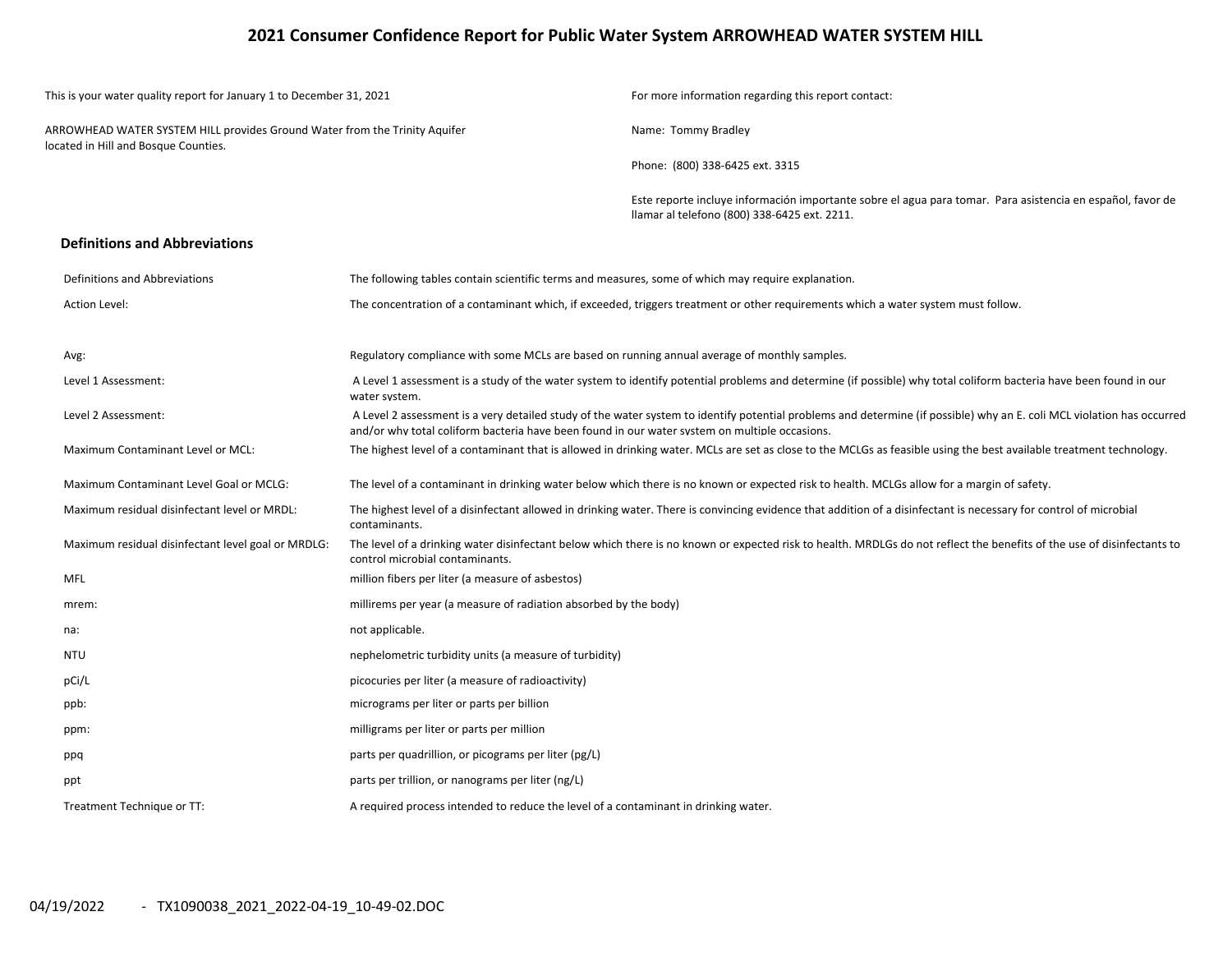## **Information about your Drinking Water**

The sources of drinking water (both tap water and bottled water) include rivers, lakes, streams, ponds, reservoirs, springs, and wells. As water travels over the surface of the land or through the ground, it dissolves naturally‐occurring minerals and, in some cases, radioactive material, and can pick up substances resulting from the presence of animals or from human activity.

Drinking water, including bottled water, may reasonably be expected to contain at least small amounts of some contaminants. The presence of contaminants does not necessarily indicate that water poses <sup>a</sup> health risk. More information about contaminants and potential health effects can be obtained by calling the EPAs Safe Drinking Water Hotline at (800) 426‐4791.

Contaminants that may be present in source water include:

‐ Microbial contaminants, such as viruses and bacteria, which may come from sewage treatment plants, septic systems, agricultural livestock operations, and wildlife.

‐ Inorganic contaminants, such as salts and metals, which can be naturally‐occurring or result from urban storm water runoff, industrial or domestic wastewater discharges, oil and gas production, mining, or farming.

‐ Pesticides and herbicides, which may come from <sup>a</sup> variety of sources such as agriculture, urban storm water runoff, and residential uses.

‐ Organic chemical contaminants, including synthetic and volatile organic chemicals, which are by‐products of industrial processes and petroleum production, and can also come from gas stations, urban storm water runoff, and septic systems.

‐ Radioactive contaminants, which can be naturally‐occurring or be the result of oil and gas production and mining activities.

In order to ensure that tap water is safe to drink, EPA prescribes regulations which limit the amount of certain contaminants in water provided by public water systems. FDA regulations establish limits for contaminants in bottled water which must provide the same protection for public health.

Contaminants may be found in drinking water that may cause taste, color, or odor problems. These types of problems are not necessarily causes for health concerns. For more information on taste, odor, or color of drinking water, please contact the system's business office.

You may be more vulnerable than the general population to certain microbial contaminants, such as Cryptosporidium, in drinking water. Infants, some elderly, or immunocompromised persons such as those undergoing chemotherapy for cancer; persons who have undergone organ transplants; those who are undergoing treatment with steroids; and people with HIV/AIDS or other immune system disorders, can be particularly at risk from infections. You should seek advice about drinking water from your physician or health care providers. Additional guidelines on appropriate means to lessen the risk of infection by Cryptosporidium are available from the Safe Drinking Water Hotline (800‐426‐4791).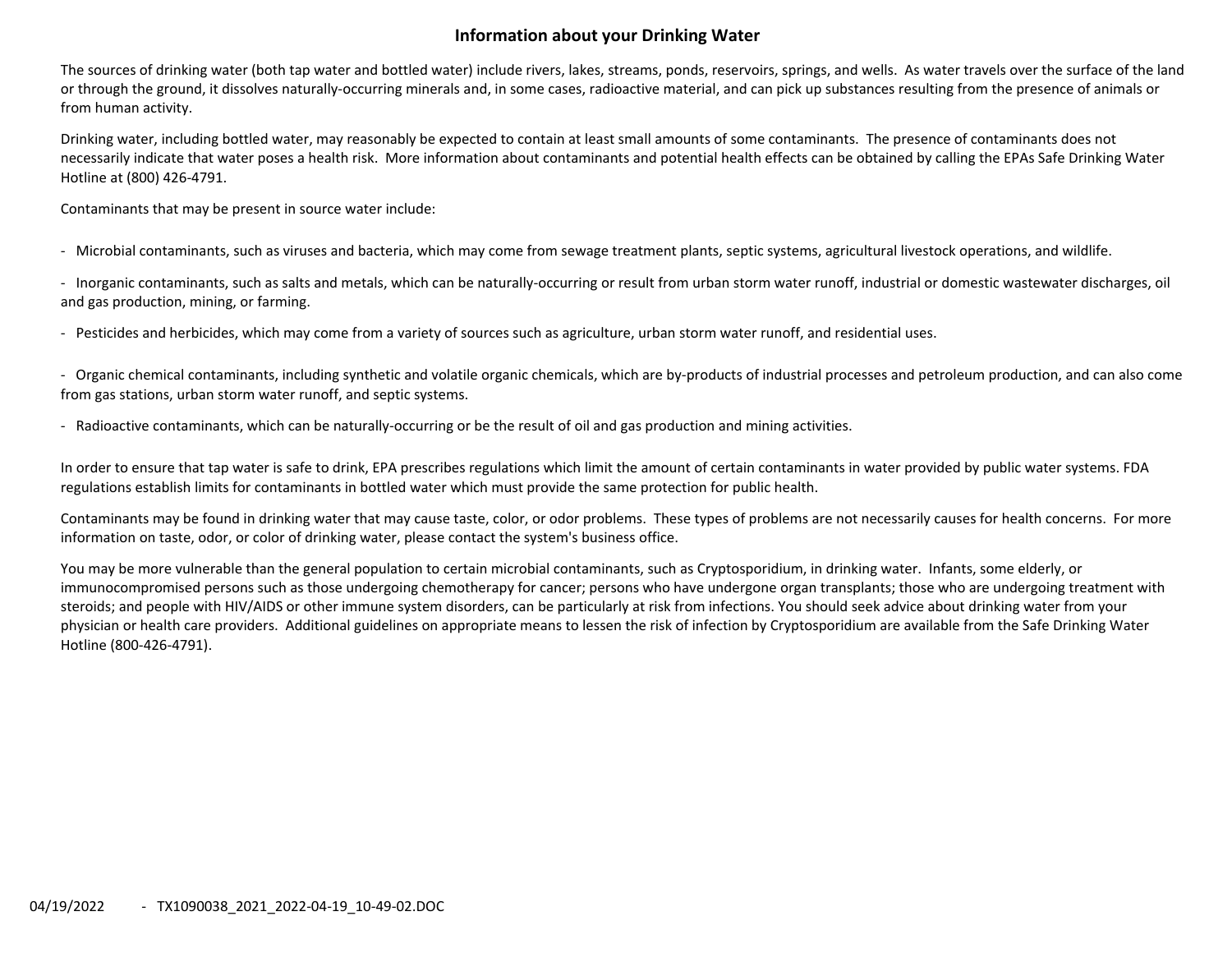If present, elevated levels of lead can cause serious health problems, especially for pregnant women and young children. Lead in drinking water is primarily from materials and components associated with service lines and home plumbing. We are responsible for providing high quality drinking water, but we cannot control the variety of materials used in plumbing components. When your water has been sitting for several hours, you can minimize the potential for lead exposure by flushing your tap for 30 seconds to 2 minutes before using water for drinking or cooking. If you are concerned about lead in your water, you may wish to have your water tested. Information on lead in drinking water, testing methods, and steps you can take to minimize exposure is available from the Safe Drinking Water Hotline or at http://www.epa.gov/safewater/lead.

#### **Public Participation Opportunities**

Date: August 1, 2022 Time: 10:00 a.m. Location: HILCO United Services, 4581 FM 933, Whitney, TX 76692

#### **Information about Source Water**

| <b>Water System Detail Information</b> |  |             |                             |                  |              |                              |                         |  |  |  |  |  |
|----------------------------------------|--|-------------|-----------------------------|------------------|--------------|------------------------------|-------------------------|--|--|--|--|--|
| Water System No.:                      |  | TX1090038   |                             |                  |              | Federal Type:                | $\mathcal{C}$           |  |  |  |  |  |
| Water System Name:                     |  |             | ARROWHEAD WATER SYSTEM HILL | <b>GW</b>        |              |                              |                         |  |  |  |  |  |
| <b>Principal County Served:</b>        |  | <b>HILL</b> | $\overline{A}$              |                  |              |                              |                         |  |  |  |  |  |
| Principal City Served:                 |  |             |                             |                  |              | <b>Activity Date:</b>        | $01 - 01 - 1913$        |  |  |  |  |  |
| <b>PBCU Sample Summary Results</b>     |  |             |                             |                  |              |                              |                         |  |  |  |  |  |
| <b>MP Begin Date</b>                   |  | <b>Type</b> | # Samples                   | <b>Measure</b>   | <b>Units</b> | <b>Analyte Code/Name</b>     | <b>Last Sample Date</b> |  |  |  |  |  |
| 01-01-2019<br>12-31-2021               |  | AL          | 0 Exceeding Action Level    |                  |              | <b>CU90 - COPPER SUMMARY</b> |                         |  |  |  |  |  |
| 01-01-2019<br>12-31-2021               |  | 90%         | 5                           | 0.2              | MG/L         | <b>CU90 - COPPER SUMMARY</b> | 08-10-2021              |  |  |  |  |  |
| 01-01-2019<br>12-31-2021               |  | 90%         | 5                           | 0.0018           | MG/L         | PB90 - LEAD SUMMARY          | 08-10-2021              |  |  |  |  |  |
| 01-01-2019<br>12-31-2021               |  | AL          | 0 Exceeding Action Level    |                  |              | PB90 - LEAD SUMMARY          |                         |  |  |  |  |  |
| 01-01-2016<br>12-31-2018               |  | 90%         | 5                           | 0.1              | MG/L         | <b>CU90 - COPPER SUMMARY</b> | 08-08-2018              |  |  |  |  |  |
| 01-01-2016<br>12-31-2018               |  | AL          | 0 Exceeding Action Level    |                  |              | <b>CU90 - COPPER SUMMARY</b> |                         |  |  |  |  |  |
| 01-01-2016<br>12-31-2018               |  | AL          | 0 Exceeding Action Level    |                  |              | PB90 - LEAD SUMMARY          |                         |  |  |  |  |  |
| 01-01-2016<br>12-31-2018               |  | 90%         | 5                           | $\boldsymbol{0}$ | MG/L         | PB90 - LEAD SUMMARY          | 08-08-2018              |  |  |  |  |  |
| 01-01-2013<br>12-31-2015               |  | AL          | 0 Exceeding Action Level    |                  |              | <b>CU90 - COPPER SUMMARY</b> |                         |  |  |  |  |  |
| 01-01-2013                             |  | 90%         | 5                           | 0.09             | MG/L         | <b>CU90 - COPPER SUMMARY</b> | 09-16-2015              |  |  |  |  |  |

04/19/2022 ‐ TX1090038\_2021\_2022‐04‐19\_10‐49‐02.DOC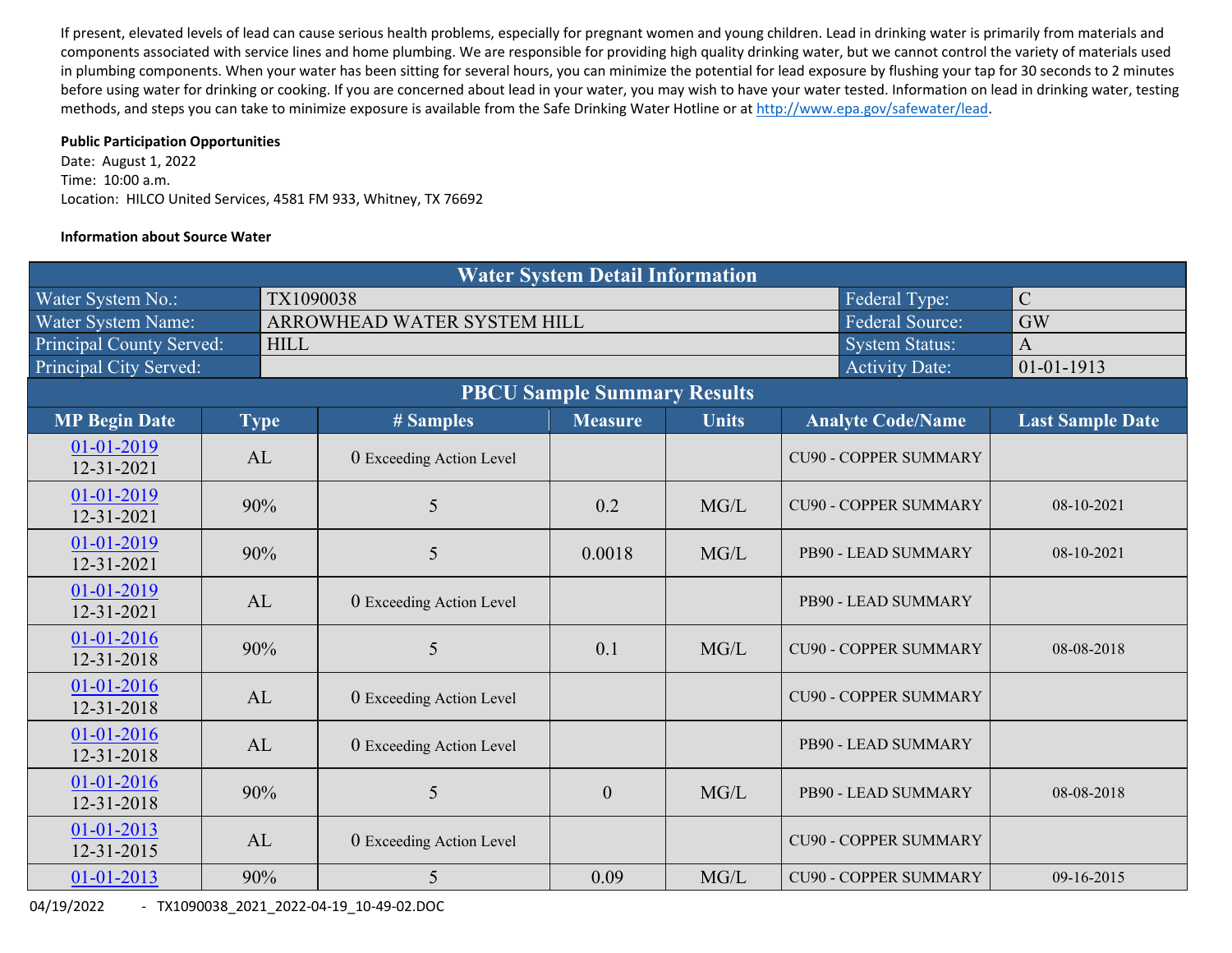| $12 - 31 - 2015$                     |     |                          |                  |      |                              |            |
|--------------------------------------|-----|--------------------------|------------------|------|------------------------------|------------|
| $01 - 01 - 2013$<br>12-31-2015       | AL  | 0 Exceeding Action Level |                  |      | PB90 - LEAD SUMMARY          |            |
| $01 - 01 - 2013$<br>12-31-2015       | 90% |                          | $\boldsymbol{0}$ | MG/L | PB90 - LEAD SUMMARY          | 09-16-2015 |
| 01-01-2002<br>$12 - 31 - 2010$       | AL  | 0 Exceeding Action Level |                  |      | <b>CU90 - COPPER SUMMARY</b> |            |
| $01 - 01 - 2002$<br>$12 - 31 - 2010$ | 90% |                          | 0.0699           | MG/L | <b>CU90 - COPPER SUMMARY</b> | 07-20-2009 |
| $01 - 01 - 2002$<br>12-31-2010       | AL  | 0 Exceeding Action Level |                  |      | PB90 - LEAD SUMMARY          |            |
| $01 - 01 - 2002$<br>$12 - 31 - 2010$ | 90% |                          | 0.000139         | MG/L | PB90 - LEAD SUMMARY          | 07-20-2009 |

TCEQ completed an assessment of your source water, and results indicate that some of our sources are susceptible to certain contaminants. The sampling requirements for your water system is based on this susceptibility and previous sample data. Any detections of these contaminants will be found in this Consumer Confidence Report. For more information on source water assessments and protection efforts at our system contact Tommy Bradley at (800) 338‐6425 ext. 3315.

| Lead and Copper | Date Sampled | <b>MCLG</b> | <b>Action Level (AL)</b> | 90th Percentile | # Sites Over AL | <b>Units</b> | Violation | Likely Source of Contamination                                                                                |
|-----------------|--------------|-------------|--------------------------|-----------------|-----------------|--------------|-----------|---------------------------------------------------------------------------------------------------------------|
| Copper          | 2021         | 1.3         | 1.3                      | 0.2             |                 | ppm          |           | Erosion of natural deposits; Leaching from wood<br>preservatives; Corrosion of household plumbing<br>systems. |
| Lead            | 2021         |             | 15                       | 1.8             |                 | ppb          |           | Corrosion of household plumbing systems;<br>Erosion of natural deposits.                                      |